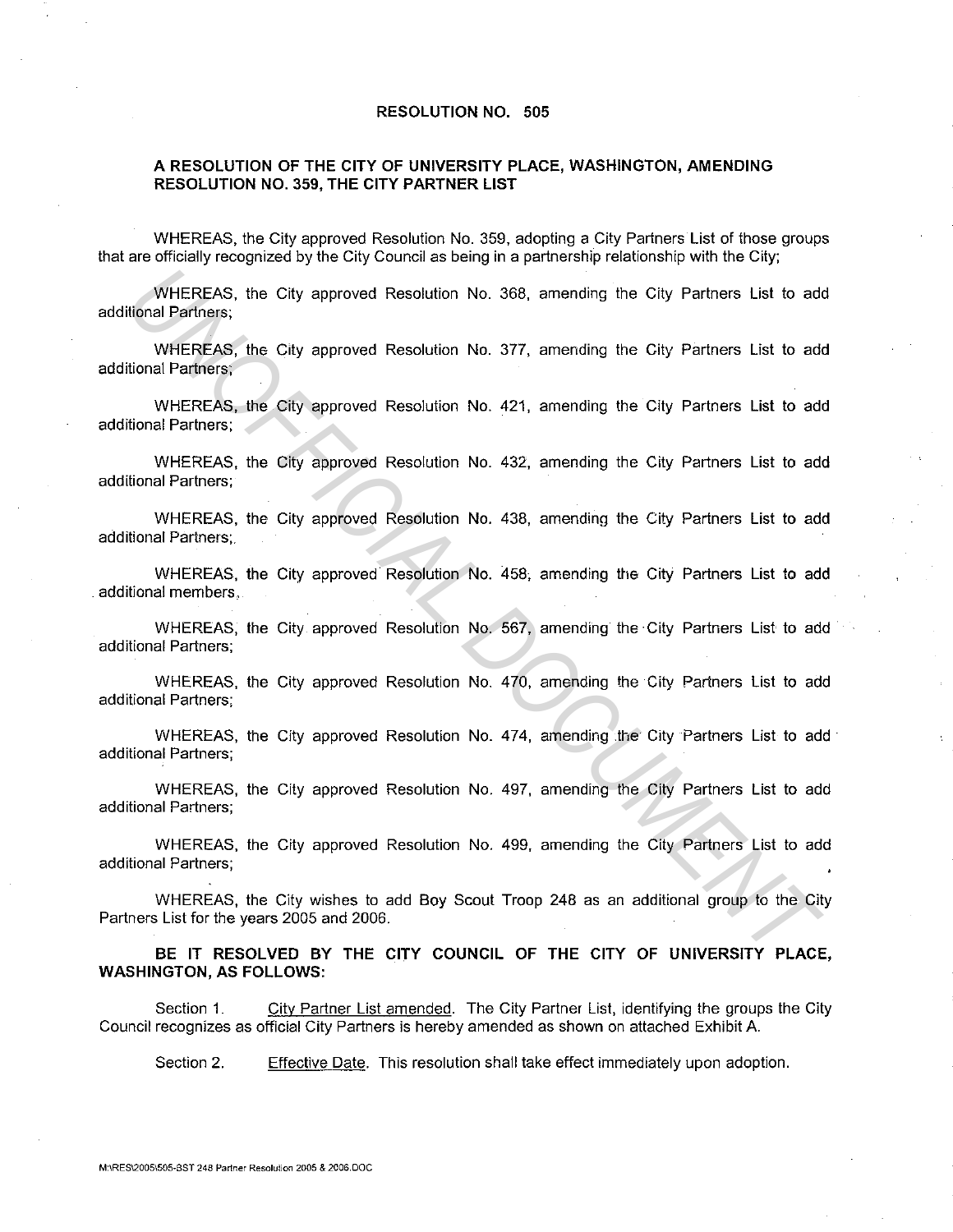ADOPTED BY THE CITY COUNCIL ON THE 21<sup>ST</sup> DAY OF NOVEMBER 2005.

Ken Grass Mayor

ATTEST:

Sarah Ortiz, CMC, City Clerk **UNICONCORRECTED ON THE MANY**